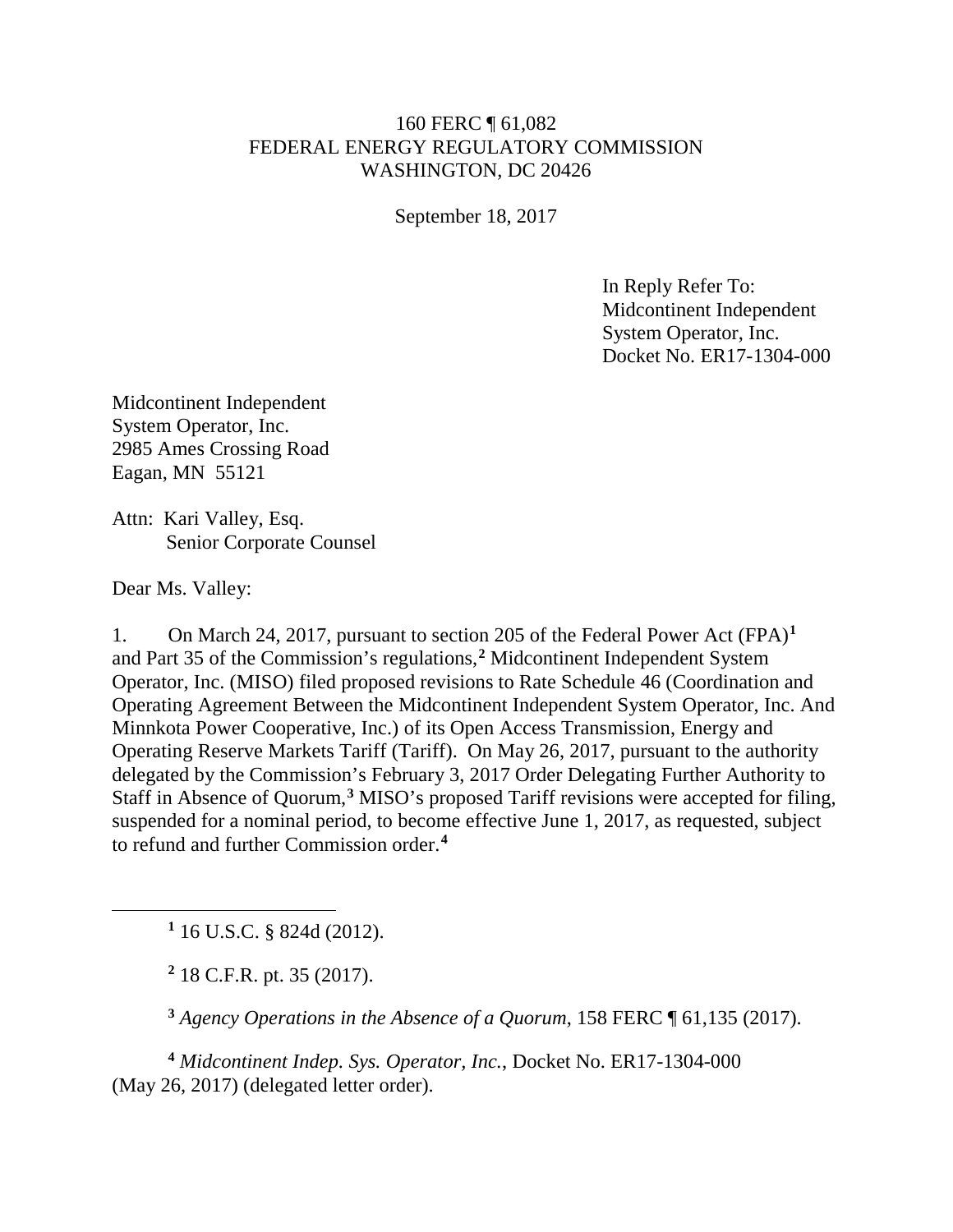$\overline{a}$ 

2. As discussed below, in this further order, we accept MISO's proposed Tariff revisions, effective June 1, 2017.

3. MISO states that it filed the proposed revisions to modify its existing processes with its seams and coordinating partners to include flows resulting from bi-directional External Asynchronous Resources**[5](#page-1-0)** in the MISO market flow calculation under the baseline Congestion Management Process. According to MISO, the proposed revisions to the baseline Congestion Management Process align the treatment of export External Asynchronous Resources with the treatment of import External Asynchronous Resources in MISO market flow.

4. MISO explains that currently, only large-scale hydro generation owned by Manitoba Hydro meets the definition of External Asynchronous Resource in the MISO footprint. MISO states that until 2015, this resource was a dispatchable import into the MISO footprint and included in MISO market flows. However, MISO explains that in March 2015, bi-directional External Asynchronous Resources (both import and export) service was added for the MISO Balancing Authority, allowing exports to be dispatched to Manitoba Hydro. MISO states that changes to the Congestion Management Process to address the bi-directional External Asynchronous Resources have been ongoing since that time.

5. Notice of the filing was published in the *Federal Register*, 82 Fed. Reg. 16,180 (2017), with interventions and protests due on or before April 14, 2017. Minnkota Power Cooperative, Inc. (Minnkota) filed a timely motion to intervene.

6. Pursuant to Rule 214 of the Commission's Rules of Practice and Procedure, 18 C.F.R. § 385.214 (2017), the timely, unopposed motion to intervene serves to make Minnkota a party to this proceeding.

<span id="page-1-0"></span>**<sup>5</sup>** External Asynchronous Resource is specific to the MISO Tariff. MISO, FERC Electric Tariff, Module A, § 1.E "External Asynchronous Resource" (55.0.0).